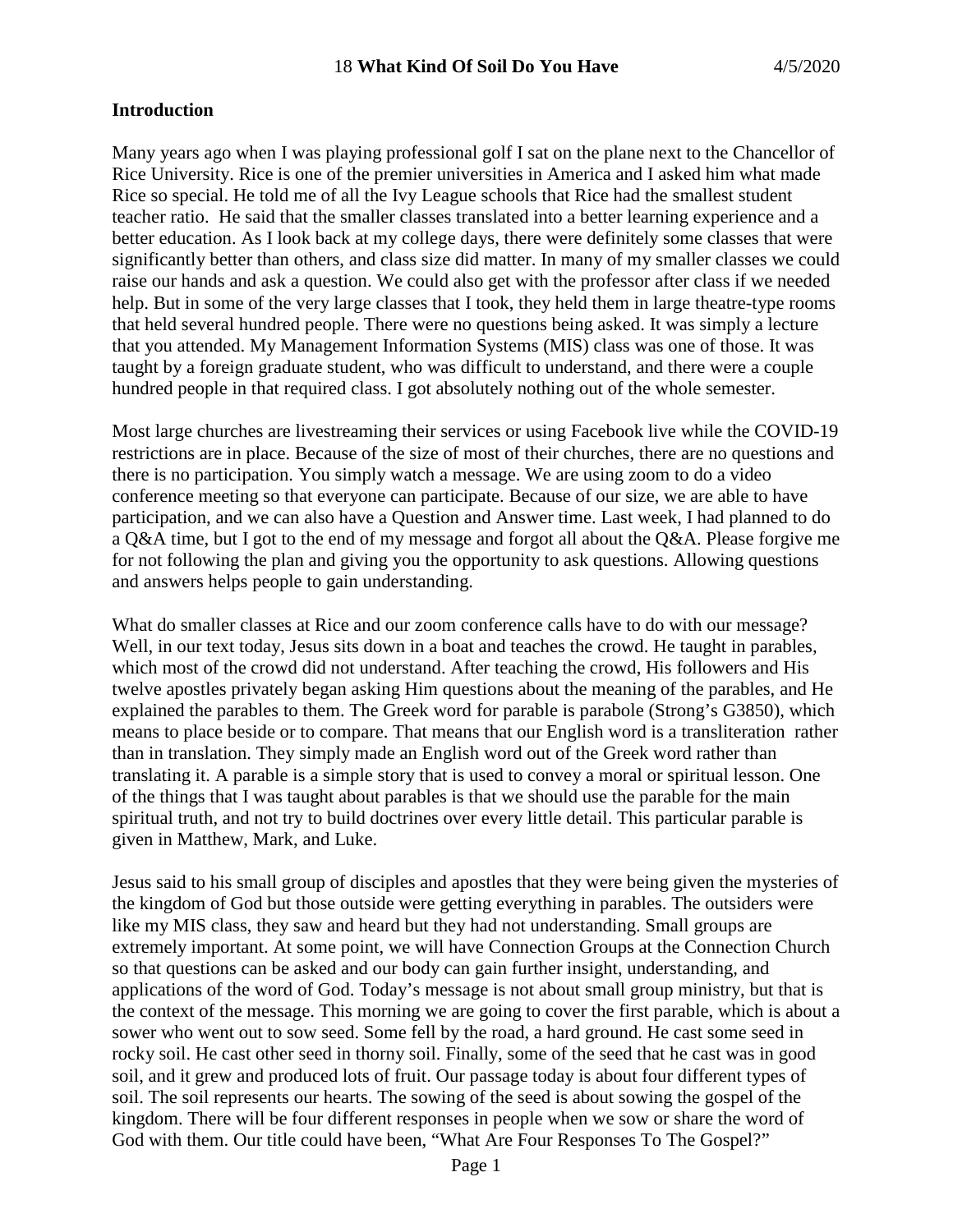### **What Kind Of Soil Is Your Heart?**

- 1. Hard Soil
- 2. Rocky Soil
- 3. Thorny Soil
- 4. Good Soil

(Mark 4:1-20) "He began to teach again by the sea. And such a very large crowd gathered to Him that He got into a boat in the sea and sat down; and the whole crowd was by the sea on the land. {2} And He was teaching them many things in parables, and was saying to them in His teaching, {3} "Listen *to this!* Behold, the sower went out to sow; {4} as he was sowing, some *seed* fell beside the road, and the birds came and ate it up. {5} Other *seed* fell on the rocky *ground* where it did not have much soil; and immediately it sprang up because it had no depth of soil. {6} And after the sun had risen, it was scorched; and because it had no root, it withered away. {7} Other *seed* fell among the thorns, and the thorns came up and choked it, and it yielded no crop. {8} Other *seeds* fell into the good soil, and as they grew up and increased, they yielded a crop and produced thirty, sixty, and a hundredfold." {9} And He was saying, "He who has ears to hear, let him hear." {10} As soon as He was alone, His followers, along with the twelve, *began* asking Him *about* the parables. {11} And He was saying to them, "To you has been given the mystery of the kingdom of God, but those who are outside get everything in parables, {12} so that WHILE SEEING, THEY MAY SEE AND NOT PERCEIVE, AND WHILE HEARING, THEY MAY HEAR AND NOT UNDERSTAND, OTHERWISE THEY MIGHT RETURN AND BE FORGIVEN." {13} And He said to them, "Do you not understand this parable? How will you understand all the parables? {14} "The sower sows the word. {15} These are the ones who are beside the road where the word is sown; and when they hear, immediately Satan comes and takes away the word which has been sown in them. {16} In a similar way these are the ones on whom seed was sown on the rocky *places,* who, when they hear the word, immediately receive it with joy; {17} and they have no *firm* root in themselves, but are *only* temporary; then, when affliction or persecution arises because of the word, immediately they fall away. {18} And others are the ones on whom seed was sown among the thorns; these are the ones who have heard the word, {19} but the worries of the world, and the deceitfulness of riches, and the desires for other things enter in and choke the word, and it becomes unfruitful. {20} And those are the ones on whom seed was sown on the good soil; and they hear the word and accept it and bear fruit, thirty, sixty, and a hundredfold."

## **1. The Hard Soil** (Mark 4:3-15)

Many years ago when we were living in Georgia a friend of mine took me deer hunting. He taught me how to set up and climb a deer stand. He also took me around and showed me the deer trails. He had a keen eye and could tell where the deer had been traveling to and from. He knew where they were feeding and how they got there. He could tell where the bucks had been rutting. Of particular interest to me were the deer trails. Where the deer walked every day, their feet compressed the soil and the result was that a trail was formed. I had learned many years earlier when I took agronomy that the composition of the soil needed to have the right balance of soil, organic matter, and oxygen. In golf course management, we would aerate the greens several times a year. As golfers walked on the greens they compacted the soil. When the greens got compacted, the water would run off the green and it would not soak into the green down to the roots. In addition to that, when the greens got compacted, the oxygen was squeezed out and the roots could not breathe. Consequently, the greens would start losing color and would have dry spots. When we aerated the greens we put sand and organic matter on the greens and filled up the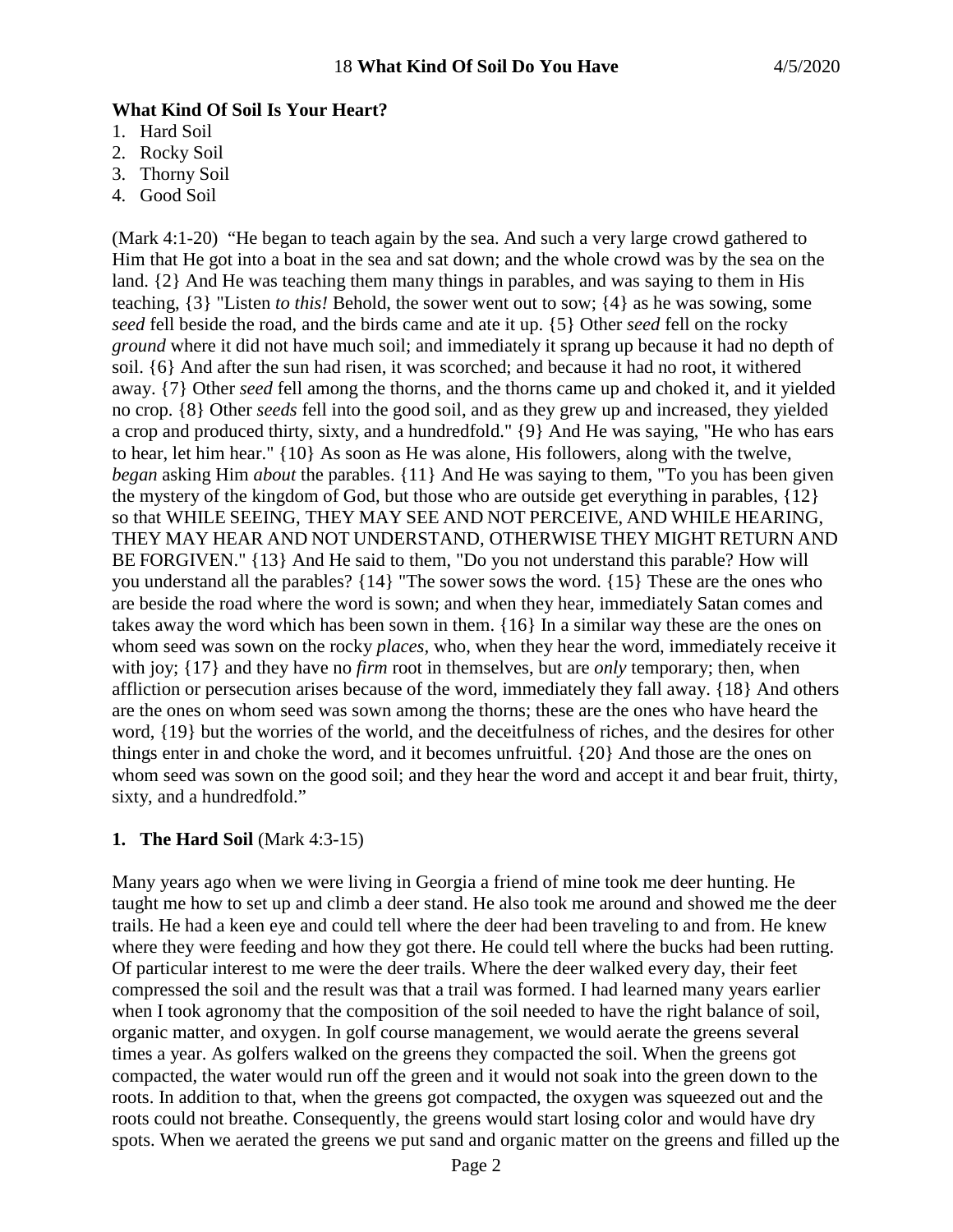holes that we had punched with the aerating tines. It was the same principle that the deer hunter was showing me. The constant treading of the deer hooves on a trail compressed the soil and no plants could grow, and a trail was formed.

(Mark 4:3-15) "Listen *to this!* Behold, the sower went out to sow; {4} as he was sowing, some *seed* fell beside the road, and the birds came and ate it up….{14} The sower sows the word. {15} These are the ones who are beside the road where the word is sown; and when they hear, immediately Satan comes and takes away the word which has been sown in them."

Some of the seed that was sown fell on this hard, compacted ground. It sat on top and did not germinate. The birds came and ate it up. Jesus explained that when the gospel is sown on hard ground or hearts, Satan comes and takes away the word that was sown. There are going to be those that we share a testimony with and they do not respond. There are those that will attack you and persecute you. The Pharisees had hard hearts, and some of the people that Jesus was talking to were Pharisees and scribes who had come down from Jerusalem to persecute and/or destroy Jesus. When Jesus healed the man with the withered hand, He asked them whether it was lawful to do good or to harm on the Sabbath, to save a life or to kill. They kept silent and Jesus looked around at them in anger. Jesus grieved over their hardness of heart. Notice that the Pharisees went out and began conspiring as to how they might destroy Jesus. Part of this parable was aimed at these Pharisees and scribes, who were hard-hearted.

(Mark 3:3-6) "He said to the man with the withered hand, "Get up and come forward!" {4} And He \*said to them, "Is it lawful to do good or to do harm on the Sabbath, to save a life or to kill?" But they kept silent. {5} After looking around at them with anger, grieved at their hardness of heart, He \*said to the man, "Stretch out your hand." And he stretched it out, and his hand was restored. {6} The Pharisees went out and immediately *began* conspiring with the Herodians against Him, *as to* how they might destroy Him."

I was hard-hearted like these Pharisees when I was a teenager. What changed my heart? What softened my heart? First, there were people who loved me and were praying for me. We need to pray for people with hard hearts. We can't change or soften their hearts. Only God can change hearts. Second, we need to water them. Water softens hard ground. I believe that water can be many things. Water can be words of encouragement. Water can be testimonies. We need to water those with hard hearts. Third, we need to show demonstrate the love of God to them. There was a man going to Southwestern Baptist Seminary who would come by periodically and visit with me. I could see the sincerity of his heart. I could see the love of God in his eyes. We need to love those who are hard-hearted. We need to show them the kindness of God. We need to live in a manner that is worthy of the gospel.

If you share with someone and they reject you and the message you share, don't take it personally. In John 15:18-21, Jesus said that if the world hates you, you know that it has hated Me before it hated you. If they persecute you, know that they also persecuted Jesus. Some are going to reject you, just as they rejected Christ. Don't take it personally. There are going to be some seeds sown on hard ground. It is not your fault that their hearts are hard. Our job is to faithfully sow the seed. We are not responsible for their response. (See Act 13:48 – "as many as were appointed…") We are responsible for faithfully sowing seeds, not the results. We must be wise in our sowing and our dealings with people, but the results are up to God. There are times that we need to keep silent and just listen. But if the Spirit leads us to share with people and they reject the message, do not take it personally.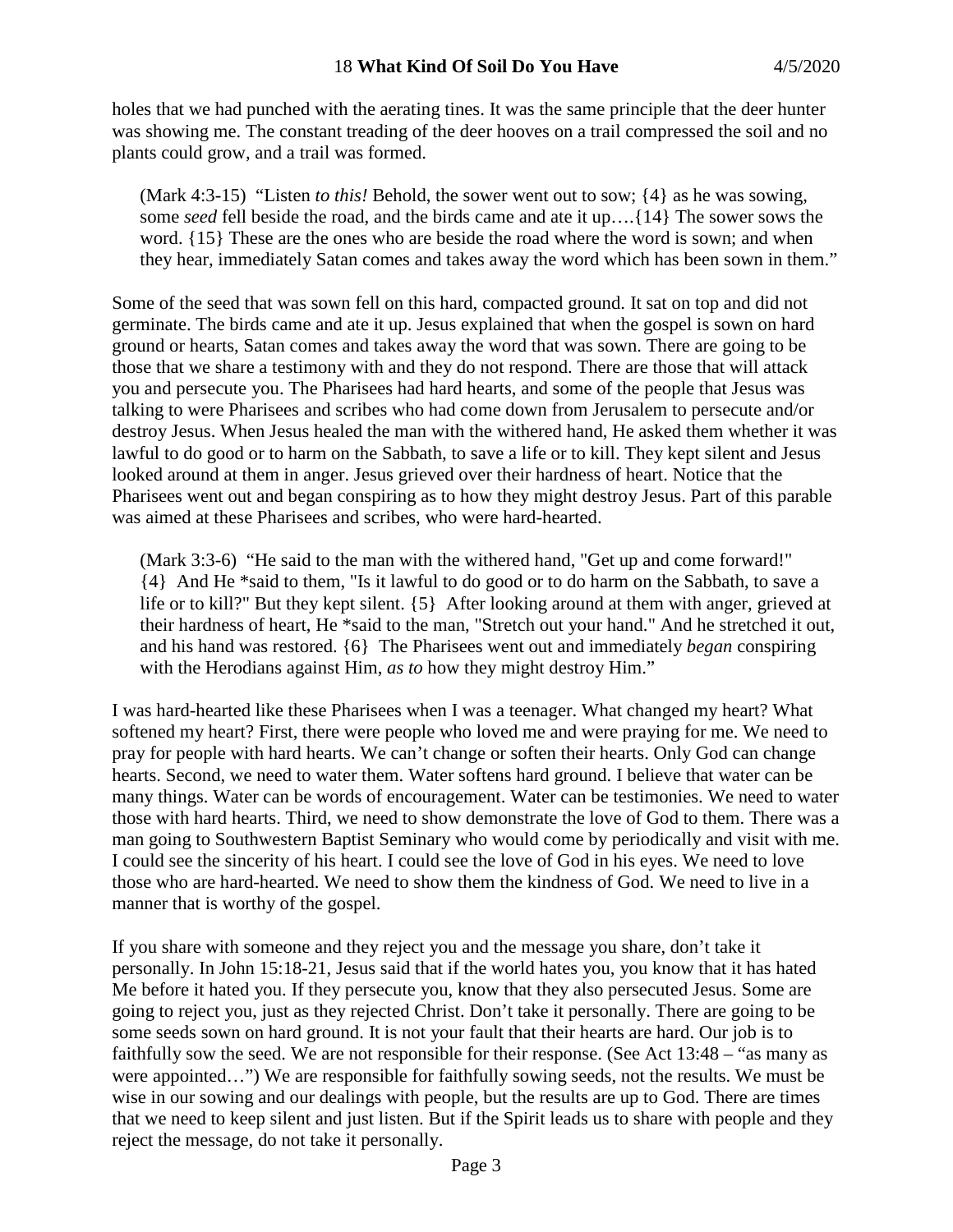(John 15:18-20) "If the world hates you, you know that it has hated Me before *it hated* you….{20} "Remember the word that I said to you, 'A slave is not greater than his master.' If they persecuted Me, they will also persecute you; if they kept My word, they will keep yours also."

# **2. The Rocky Soil** (Mark 4:5-17)

The second type of soil mentioned was the rocky soil. It did not have much depth of soil, but it did have some at the surface. The seeds sprouted, but they were not able to put down any roots, so they withered away. Jesus' explanation of this soil was that these were people who heard the word and received it with joy, but because they were not rooted, when affliction or persecution arose because of the word, they fell away. Many times when we share with people, we do not know how much soil they have. We do not know what rocks are in their soil. Our job is to sow the seeds. When we sow, there will be some that will fall away when afflictions or persecutions come up in their lives. I personally believe that many of those who do not go to church today, but went at an earlier time in their life are in this category.

(Mark 4:5-17) "Other *seed* fell on the rocky *ground* where it did not have much soil; and immediately it sprang up because it had no depth of soil. {6} And after the sun had risen, it was scorched; and because it had no root, it withered away….{16} In a similar way these are the ones on whom seed was sown on the rocky *places,* who, when they hear the word, immediately receive it with joy; {17} and they have no *firm* root in themselves, but are *only* temporary; then, when affliction or persecution arises because of the word, immediately they fall away."

In John 6, Jesus taught that He was the Bread of Life. He said that the bread He was going to give was His flesh, and that we had to eat His flesh and drink His blood. This was a difficult statement. In John 6:60 we read that many of His disciples said "This is a difficult statement." In verse sixty-six, many of His disciples withdrew and were not walking with Him anymore. These people had eagerly embraced Jesus when they first heard Him. They saw the miracles, healings, and deliverances. They heard Him preach about the kingdom, but they were not rooted and when something difficult came up, they left.

(John 6:60-66) "Therefore many of His disciples, when they heard *this* said, "This is a difficult statement; who can listen to it?...{66} As a result of this many of His disciples withdrew and were not walking with Him anymore."

In Hebrews, we are exhorted to encourage one another day after day so that we do not fall away. The Christian life is not to be lived out separated from one another. It is a community of believers and we need one another. When we are being afflicted or persecuted, we need that encouragement from one another so that we do not get hardened and fall away.

(Heb 3:12-15) "Take care, brethren, that there not be in any one of you an evil, unbelieving heart that falls away from the living God. {13} But encourage one another day after day, as long as it is *still* called "Today," so that none of you will be hardened by the deceitfulness of sin. {14} For we have become partakers of Christ, if we hold fast the beginning of our assurance firm until the end, {15} while it is said, "TODAY IF YOU HEAR HIS VOICE, DO NOT HARDEN YOUR HEARTS, AS WHEN THEY PROVOKED ME."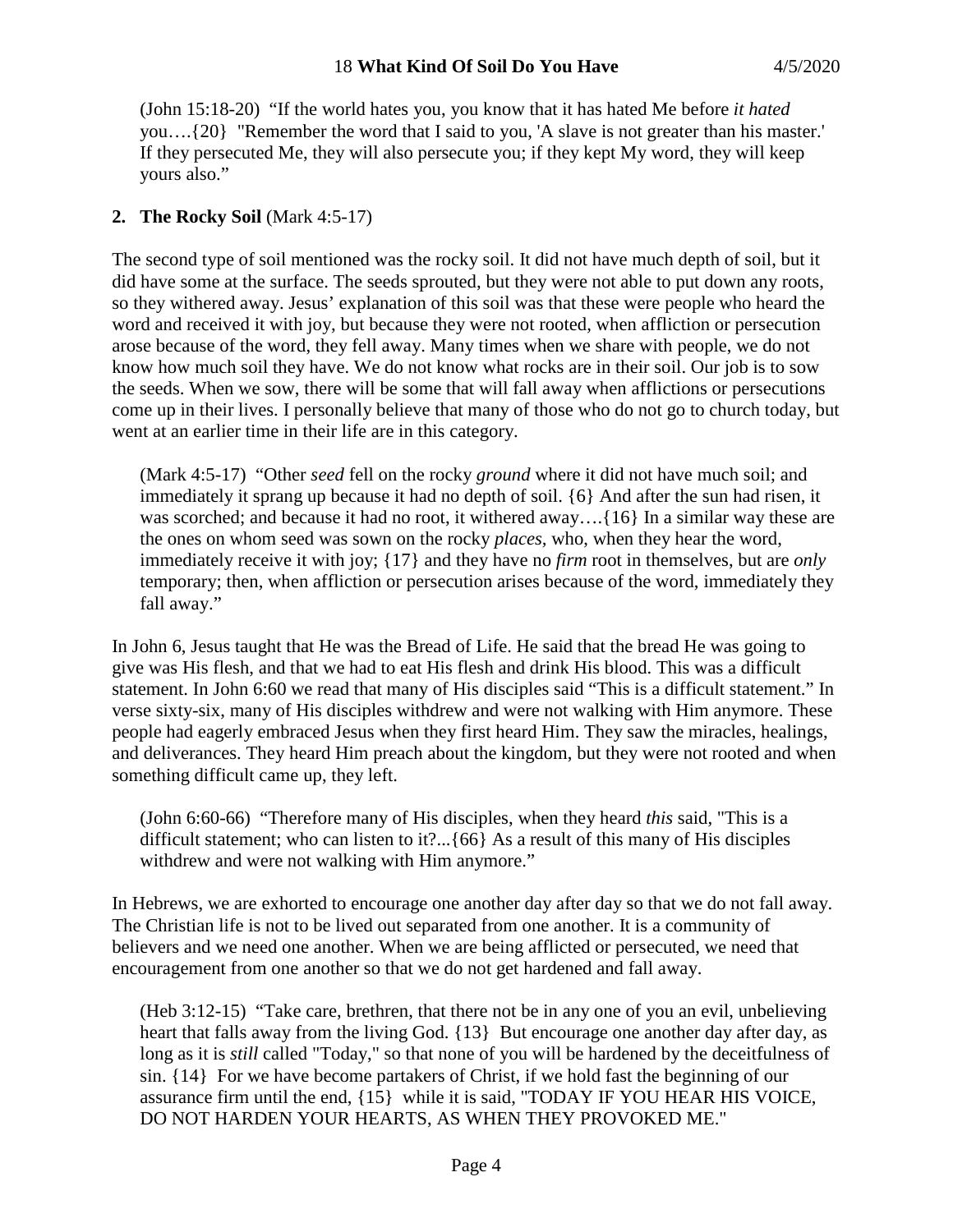I was reading some quotes by Billy Graham this week. He said that there were multitudes of people that had an emotional experience but had never made Jesus Lord of their life. The emotional experience is not the basis of our faith. Our faith must be in Jesus Christ and nothing else. In an article he wrote entitled, "**What I Would Do To Change The Church",** Billy Graham gave seven things. I won't read the whole article, but I would be happy to send it to those who would like a copy. His second point is a genuine conversion. He said that **after preaching the gospel all over the world, he was convinced that there are great hordes of people loosely identified with the church who have never experienced scriptural conversion.** I believe that Billy Graham is acknowledging what Jesus taught in this parable. There are many who received the word with joy, but never got grounded. They never had a genuine conversion.

- **a.** I would call the church back to biblical authority.
- **b. I would suggest that every member of the church begin where the disciples began—at genuine conversion. Jesus said, "By their fruits you will know them" (Matthew 7:20). The very fact that the fruit of the Spirit, such as love, joy and peace (Galatians 5:22), does not characterize average professing Christians indicates that they have never had a genuine experience with God. After preaching all over the world and observing the work of the church, I am convinced that there are great hordes of people loosely identified with the church for various reasons who have never experienced scriptural conversion.**
- **c.** I would teach the necessity of the infilling of the Holy Spirit.
- **d.** I would call the church back to biblical discipline. The Scripture says that the Christian is to live a life separated from the evils of the world.
- **e.** I would teach the centrality of Christ. (Acts 17:28)
- **f.** I would call the church back to the thrill, excitement, joy and expectancy of the early church.
- **g.** I would call the church to a new relevancy.

Sometimes we have done a disservice with the gospel. We promise a life insurance policy if you say this prayer. Jesus told people that they could not be His disciple if they did not hate their own family or their own life. Jesus does not want us hating our family or our own lives. He meant that we must love God and put Him above every other relationship. He said that whoever did not take up his cross could not be His disciple. Jesus told people that they needed to count the cost. He did not make it easy. (See Luke 14:25-33.) In Romans 10:9-10, we find that we must believe that God raised Jesus from the dead and we must confess Him as Lord. When we confess Jesus as Lord, we are telling Him that He is Lord of our life. We are giving up the reigns to our lives and submitting to His rule and reign in our lives. That is the starting point.

Billy Graham said there are hordes of people loosely identified with the church. I believe there are millions of people who call themselves Christians but are not part of a local church. When a problem came up, they got hurt and left the church. Some of these are genuinely believers. But, I believe that many of these were like the rocky soil; they immediately received the word with joy, but they are not rooted and when a problem came up, they left the community of believers.

When people receive the word of God, it is important to begin to disciple them. In a discipleship program we have to encourage people to get into the word of God. We must get people rooted and grounded in God's word.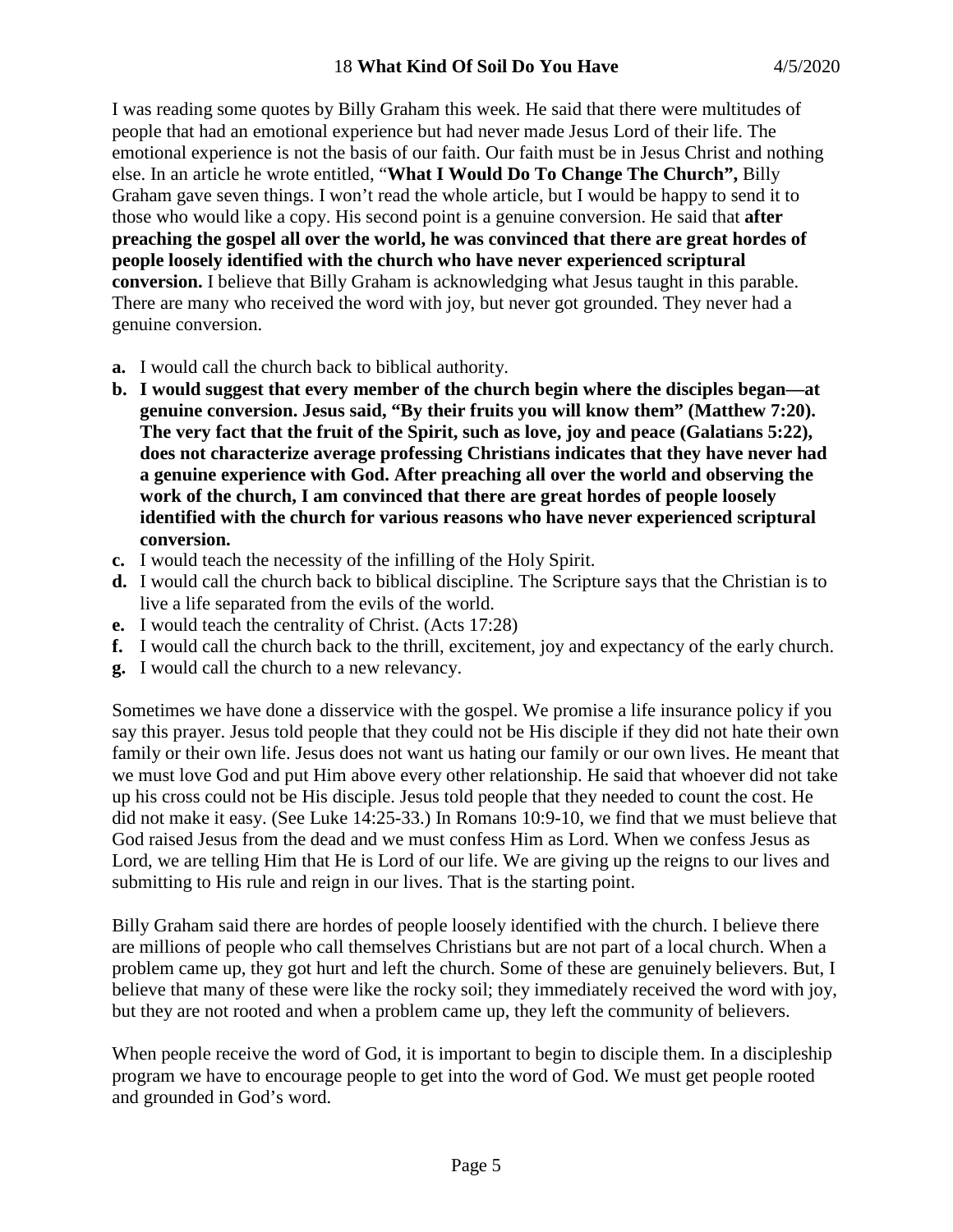# **3. The Thorny Soil** (Mark 4:7-19)

The third type of soil was the thorny soil. Some of the seed was sown where there were also thorny seeds. The thorny seed came up and choked the good seed so that it yielded no crop. Jesus explained that these are the ones who heard the word, but the worries of the world and the deceitfulness of riches, and the desires for other things enter in and choke the word and it becomes unfruitful.

(Mark 4:7-19) "Other *seed* fell among the thorns, and the thorns came up and choked it, and it yielded no crop….{18} And others are the ones on whom seed was sown among the thorns; these are the ones who have heard the word, {19} but the worries of the world, and the deceitfulness of riches, and the desires for other things enter in and choke the word, and it becomes unfruitful."

A few years ago a man and his wife came to the church I was pastoring at that time. Since he was a visitor I went out of my way to greet him after the service. He asked me if I believe in the "name it and claim it" doctrine. I told him that I believed that if we pray anything according to His will, we will receive it. I told him that when we have two or three agree about something, we are agreeing that this is God's will. We can't find two or three to agree with us that we will get a new jet or yacht or million dollars. That may not be God's will. We are to pray in Jesus' name, which means that we are doing kingdom business in His behalf. The man said he could not go to church with us because he believed in the name it and claim it doctrine. We have to be very careful what we tell people in the gospel message. Gaining worldly things was not the reason for receiving Christ.

In Mark 10, a rich young man came to Jesus and asked Him what he needed to do to have eternal life. Jesus told him to go sell all his possessions and give it to the poor and then to come follow Him. The man went away saddened and grieving because He owned much property.

(Mark 10:17-22) "As He was setting out on a journey, a man ran up to Him and knelt before Him, and asked Him, "Good Teacher, what shall I do to inherit eternal life?"…{21} Looking at him, Jesus felt a love for him and said to him, "One thing you lack: go and sell all you possess and give to the poor, and you will have treasure in heaven; and come, follow Me." {22} But at these words he was saddened, and he went away grieving, for he was one who owned much property."

The thorny soil indicates a heart that is still trusting in worldly things and still seeking worldly possessions. The rich young ruler loved material things. Notice what John said in 1 John 2:15-17. He said that we are not to love the world nor the things in the world. If we love the world, the love of the Father is not in us. All that is in the world, the lust of the flesh, the lust of the eyes, and the boastful pride of life is not from the Father, but is from the world.

(1 John 2:15-17) "Do not love the world nor the things in the world. If anyone loves the world, the love of the Father is not in him. {16} For all that is in the world, the lust of the flesh and the lust of the eyes and the boastful pride of life, is not from the Father, but is from the world. {17} The world is passing away, and also its lusts; but the one who does the will of God lives forever."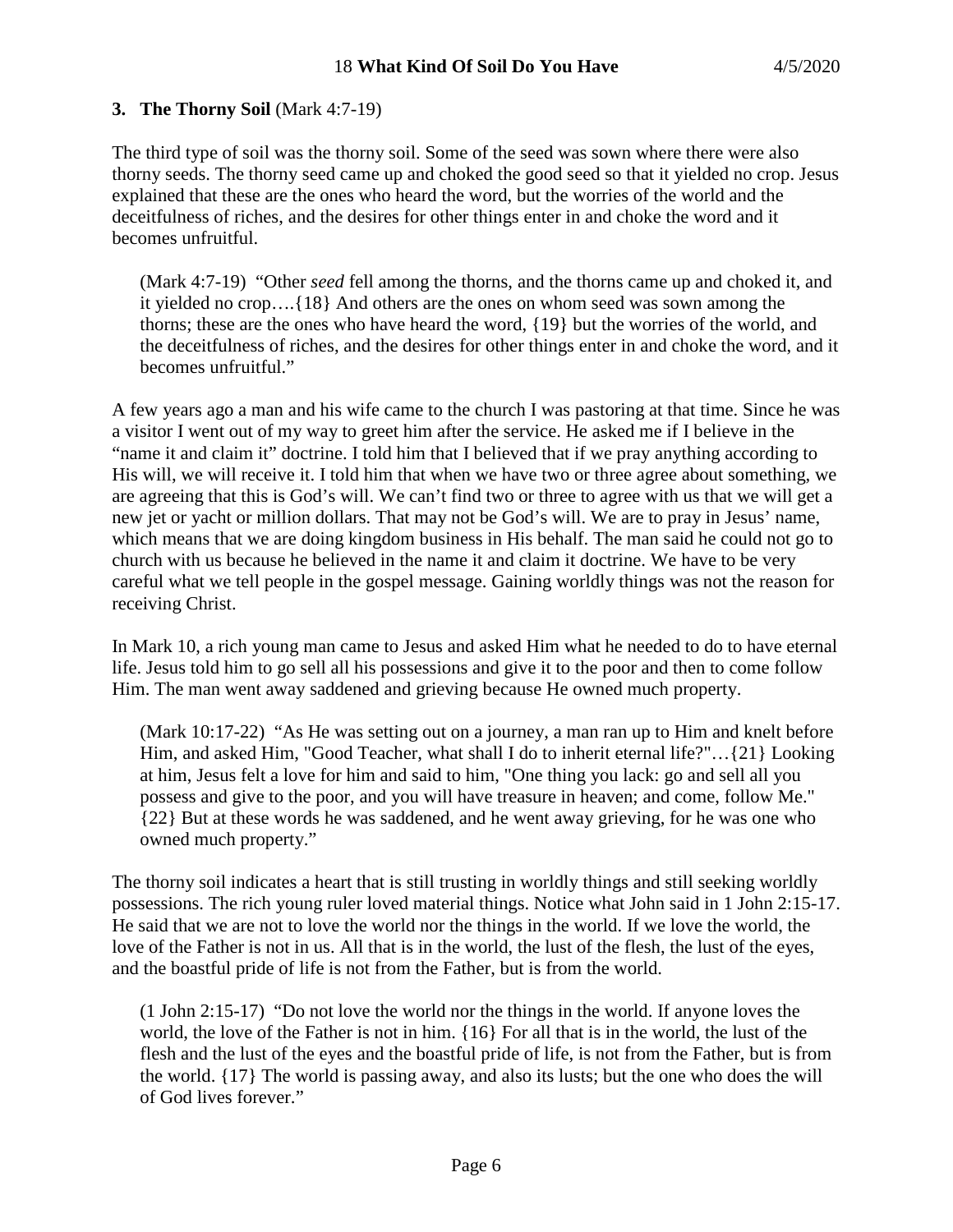### 18 **What Kind Of Soil Do You Have** 4/5/2020

I want to make some comments about these three soils before I go to the last soil. The parable is about the different responses that we will get when we sow the gospel. There are different responses. The main idea of the passage is not about how to tell if someone is saved or not. Most scholars say that only the fourth soil, the good soil, represents those who are saved. That is probably correct, but that is not the main point of the passage. In John 15, Jesus said that He chose us that we might bear fruit. God wants us to be fruitful. It is only the fourth soil that is fruitful. It takes the right soil or right heart to bear lots of fruit.

(John 15:16) "You did not choose Me but I chose you, and appointed you that you would go and bear fruit, and *that* your fruit would remain, so that whatever you ask of the Father in My name He may give to you."

I spoke for nearly half an hour with Jim Elliff last Sunday about this passage. I told him that when I became a Christian, I was not well rooted. I told him that over time God got me rooted. I told him that there were worries and worldliness in my life after I prayed to receive Christ. God had to deal with me about each and every issue. There has been a process of sanctification. I mentioned Proverbs 4:18 that says that the path of the righteous is like the light of dawn that shines brighter and brighter until the full day. My life looks more like Christ now than it did forty-two years ago. That did not mean that I was not saved. That does not mean that when we receive Christ that we are instantly rooted and every sin pattern in our life has been eradicated.

(Pr 4:18) "But the path of the righteous is like the light of dawn, That shines brighter and brighter until the full day."

Jim agreed with what I said, but he added that there should be fruit in our lives when we come to Christ. There should be changes as a result of coming to Christ. Jim cautioned me about over analyzing the passage. We are both in agreement that the passage is about the responses that we get when we share the gospel. It is about four types of hearts. If you believe that Jesus is the Son of God and have received Him into your life and confessed Him as Lord, then you should see evidence of this new life. The old things pass away and new things come.

(2 Cor 5:17) "Therefore if anyone is in Christ, *he is* a new creature; the old things passed away; behold, new things have come."

If God convicts you of worldliness or worry, simply repent and confess your sin before Him. Ask Him to forgive you and to cleanse you from that unrighteousness. As Billy Graham said it, we should see the fruit of the Holy Spirit in our lives. We should have evidence in our lives of our relationship with Christ. If we do not see that evidence, we should examine ourselves. Notice what Paul wrote in 2 Corinthians 13:5, "Test yourselves to see if you are in the faith; examine yourselves! Or do you not recognize this about yourselves, that Jesus Christ is in you – unless indeed you fail the test.

(2 Cor 13:5) "Test yourselves *to see* if you are in the faith; examine yourselves! Or do you not recognize this about yourselves, that Jesus Christ is in you—unless indeed you fail the test?"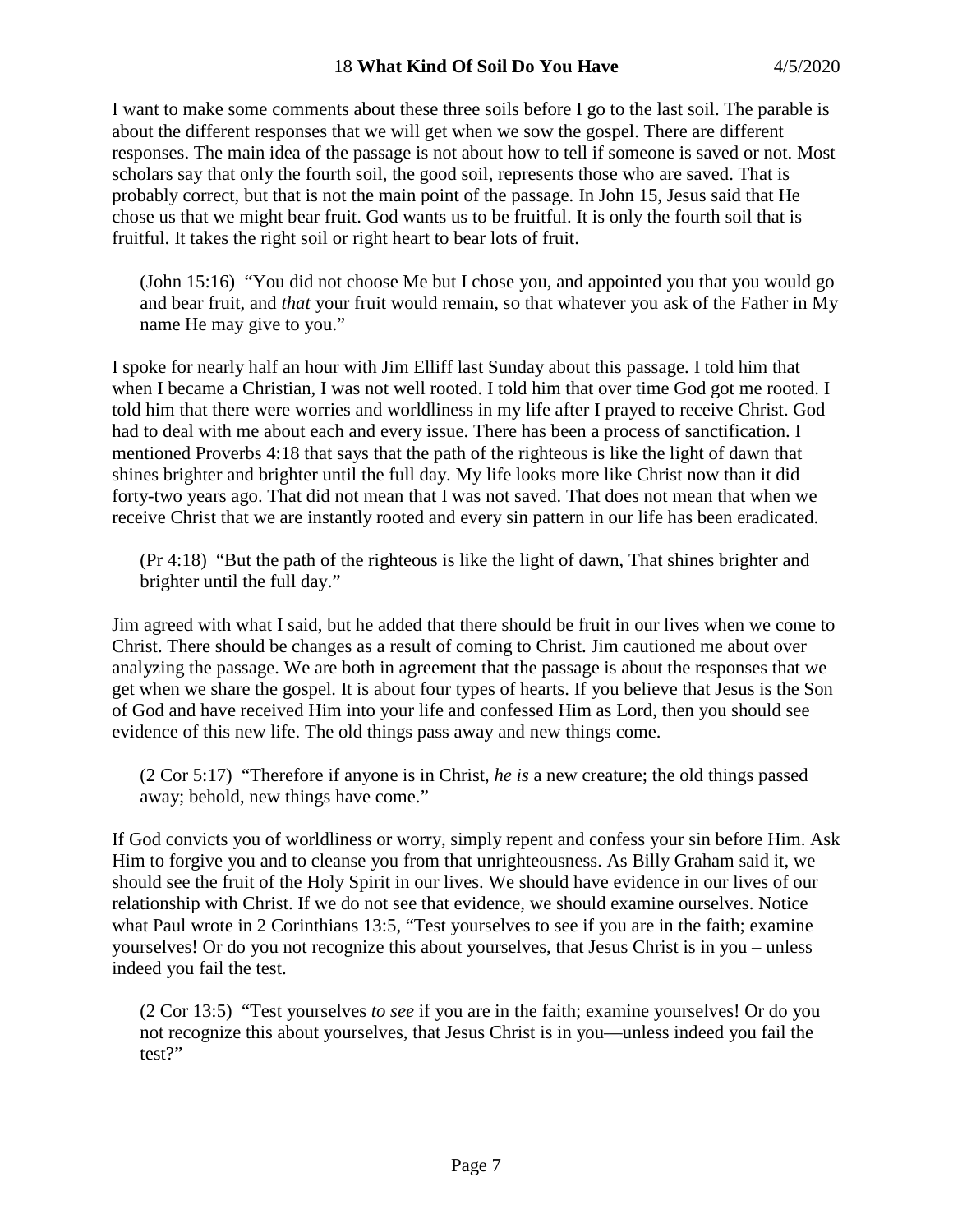# **4. The Good Soil** (Mark 4:8-20)

Now, for the fourth type of soil, the good soil. Some seeds were sown into good soil. The seed in the good soil grew and increased ad yielded a crop of thirty, sixty, and a hundredfold. There was not a lot of explaining that Jesus had to do. Those who had good soil bore lots of fruit. That is the kind of soil that I want in my life. I want to bear thirty, sixty, and a hundredfold fruit.

(Mark 4:8-20) "Other *seeds* fell into the good soil, and as they grew up and increased, they yielded a crop and produced thirty, sixty, and a hundredfold….{20} And those are the ones on whom seed was sown on the good soil; and they hear the word and accept it and bear fruit, thirty, sixty, and a hundredfold."

In Luke's account, we find that the good soil is one with an honest and good heart. It also says that it bears fruit with perseverance. I love these three things. We must be honest people if we want to bear fruit. I place a lot of emphasis on honesty. There are not many things that ruin our credibility more than being dishonest. God places a lot of emphasis on being men and women of truth. We must always speak truth. If people can trust you to always be truthful, you will have opportunities to minister to them. They will open up to you if they trust you.

(Luke 8:15) "But the *seed* in the good soil, these are the ones who have heard the word in an honest and good heart, and hold it fast, and bear fruit with perseverance."

Our industry has been in a terrible downturn for six years. I have asked God to help me learn to persevere in these difficult times. I want to be one who perseveres because I want to bear fruit. Many years ago I was walking around our neighborhood in Orlando, Florida and as I was praying, the Holy Spirit gave me a spiritual download. He gave me a song out of 2 Peter 1:5-8. In this passage God tells us that if we have these certain qualities and they are increasing, they will render us neither useless nor unfruitful. Let me translate that in a positive way. If we have these qualities and they are increasing, we will be useful and fruitful. Notice that perseverance is right in the middle of these key qualities that we must have.

(2 Peter 1:5-8) "Now for this very reason also, applying all diligence, in your faith supply moral excellence, and in *your* moral excellence, knowledge, {6} and in *your* knowledge, self-control, and in *your* self-control, perseverance, and in *your* perseverance, godliness, {7} and in *your* godliness, brotherly kindness, and in *your* brotherly kindness, love. {8} For if these *qualities* are yours and are increasing, they render you neither useless nor unfruitful in the true knowledge of our Lord Jesus Christ."

I don't think the sower knew the condition of the hearts that he was sowing into; only God knows. If the sower knew which soil was good, he might not have wasted any seeds on the first three soils. I am glad that when my heart was hard, there was someone who sowed the gospel. I am glad that even though there were some rocks and thorns in my life, someone still sowed the gospel. Paul wrote that the gospel is the power for salvation to all who believe. Our job is to sow seeds and to keep sowing seeds. There will be some seed that falls on good soil and will bear lots of fruit.

(Rom 1:16) "For I am not ashamed of the gospel, for it is the power of God for salvation to everyone who believes, to the Jew first and also to the Greek."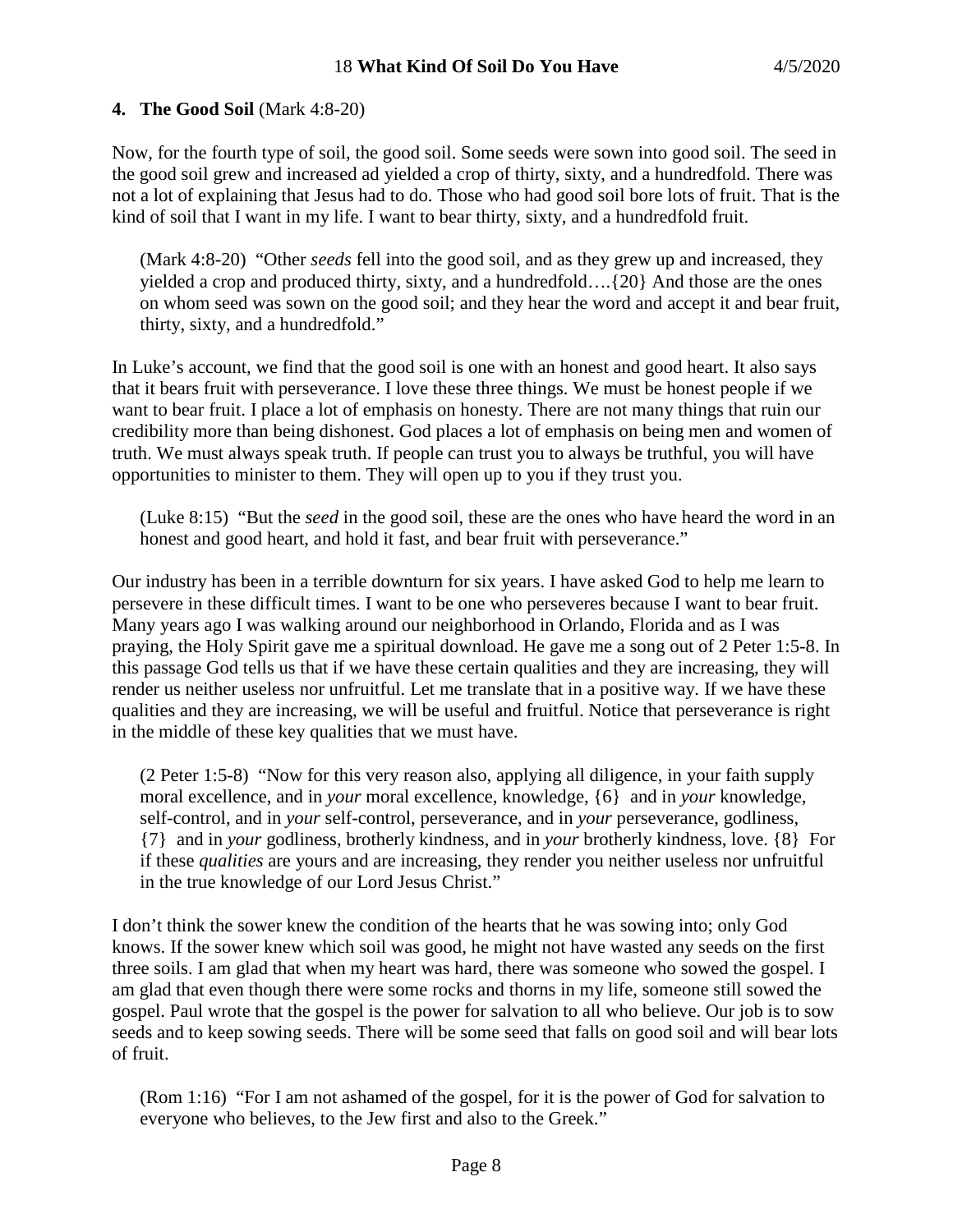### **Conclusion and Applications**

Today, we looked at four different types of soils. Jesus told a parable about a sower who sowed seeds in the four different types of soils. There is the hard soil by the road that had been trampled on by people and animals. When the seed fell on the hard soil, it would not grow. The second kind of soil was the rocky soil. The plants would germinate but because of the rocks they could not establish a good root system and they did not bear fruit. The third soil was the thorny soil. Like the rocky soil, the seeds would germinate and sprout up, but the thorny plants would rob the plants of the water, nutrients and sunlight and would choke out the good plants. Finally, there was the good soil. When the seed was cast on it, the seeds would germinate, the plants would grow and would produce a crop of thirty fold, sixty fold and a hundred fold. We looked at the four different types of soils, which represent our hearts. The question in our passage this morning is what kind of soil is your heart?

I want to make a couple final comments on this passage before fielding any questions. First, if you see yourself as someone who has rocky soil, and you know that you have a relationship with Christ, don't get discouraged or feel condemned. I mentioned Proverbs 4:18 that we are all learning to make our paths brighter and brighter to the full day. We are in a sanctification process. The theologians call it progressive sanctification. Let me encourage you to do three things. First, spend time reading and meditating on God's word. When God shows you something that you need to do, be obedient. Let God's word perform its work in your life. God will remove stones and increase the depth of soil in your life. Second, get involved in a good Bible-teaching church. People need to be fed God's word. We need to be in the word ourselves, but we also need the teaching and equipping from pastors. Third, get involved in the small groups. Eventually, we will have Connection Groups. A lot of growth and maturity happens in the context of small groups.

If you are here and you feel like the worries of the world and the cares of life are robbing you of your fruitfulness. They are weighing you down. If you know that you have made a commitment to Christ, and you have a relationship with Him, let me encourage you to do three things. First, make Jesus Lord of every area of your life. He must be pre-imminent and Lord. Get your priorities right. Second, memorize some Scriptures about anxieties and worry. Philippians 4:6-8 is a great place to start. 1 Peter 5:7 is another good one. Use your concordance and find some scriptures to memorize and meditate on. If you come to me, I can help you with some of these. I had to memorize a lot of these so that I could learn to trust God in all circumstances. Third, if God convicts you of things, confess them as sin and repent of them. Allow the Holy Spirit to remove these thorny things that can choke your spiritual life and rob you of fruit.

If you know that you have good soil and you are bearing fruit, rejoice. First, keep abiding. Keep abiding in the Lord so that you can continue bearing more fruit. In John 15:4-5, Jesus said if we abide in Him we will bear much fruit. God chose us to bear fruit, so keep abiding in Him. Second, keep abounding. In 1 Corinthians 15:58, Paul said, "Therefore, my beloved brethren, be steadfast, immovable, always abounding in the work of the Lord, knowing that your toil is not *in* vain in the Lord."

If you have never received Christ into your life, you can receive Him right now. In Romans 10:9- 10, we must believe that God raised Jesus from the dead. Second we must confess Him as Lord. You could pray with me… "Father God, I believe that You raised Jesus from the dead. I want to receive You into my life. I now confess Jesus as Lord of my life. Amen."